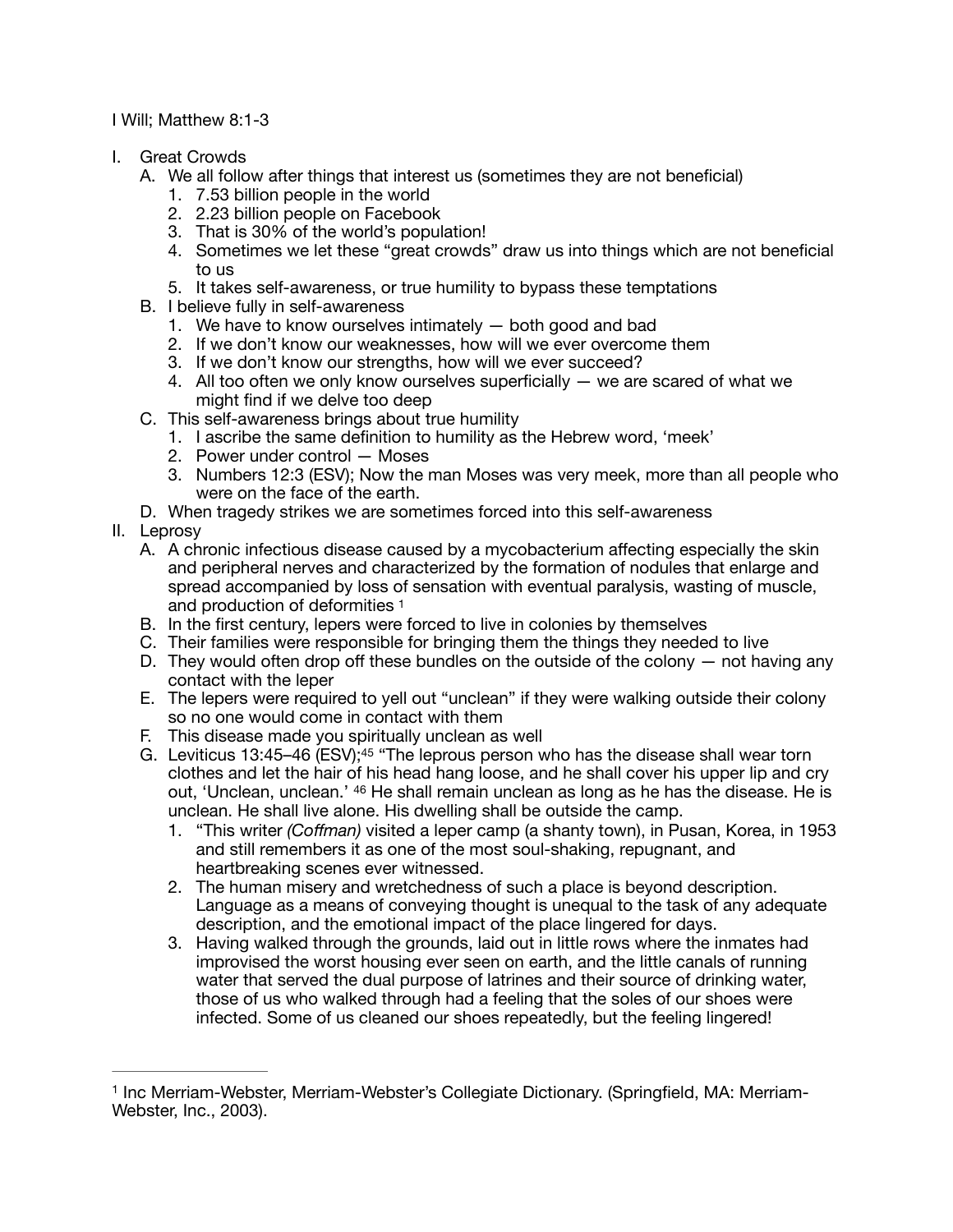- 4. Food? It was garbage, not even "good" garbage, but the refuse of the teeming city of Pusan.
- 5. People, already desensitized by the horrible leprosy would smoke a discarded cigarette butt, allowing it to burn their stub fingers, no longer sensitive to pain eyelids missing, lips, teeth, hair, portions of the cheek, stub feet, arms, no ears, or only two holes for a nose. How horrible!"
- H. The realization of having this disease must have been a very humbling experience
- I. Could you imagine these 'great crowds' following Jesus as they came upon this leper? III. If You Will
	- A. Matthew 8:1–2 (ESV); <sup>1</sup> When he came down from the mountain, great crowds followed him. 2 And behold, a leper came to him and knelt before him, saying, "Lord, if you will, you can make me clean."
	- B. A leper did not approach anyone!
		- 1. They remained 'outside the camp' in their colony depending on others for their livelihood
		- 2. They cried out, "unclean, unclean" when anyone came near them
		- 3. The sheer audacity that he would even approach Jesus!
		- 4. This leper had been forced to become self-aware
		- 5. This leper knew where he could find cleansing but he wasn't so forward as to think that Jesus would just automatically do his bidding
	- C. How do we approach Jesus?
		- 1. Are we self-aware enough to know the decaying effects of sin?
			- a) We are (were) unclean, dead in our sins, alienated from God, outside the camp
			- b) We are crying all the time, "unclean, unclean" maybe not audibly, but to ourselves
			- c) Only true humility recognizes the power of  $sin -$  and the dire need we are in
		- 2. Are we self-aware enough to know who is the only one that can cleanse us?
			- a) There are many who claim to be The Way
			- b) Just as this leper understood we need to understand as well, that Jesus is who we approach to cleanse us
			- c) It is His sacrifice that washes away our leprous sin
			- d) Do we understand the cleansing power of Jesus' blood?
			- e) It takes true humility to see the need, and then to act on it
	- D. Just as the leper recognized the power of Jesus and humbly approached him, we should too
- <span id="page-1-1"></span>IV. I Will
	- A. Matthew 8:3 (ESV); And Jesus stretched out his hand and touched him, saying, "I will; be clean." And immediately his leprosy was cleansed.
	- B. Jesus' willingness to be in the very presence of this leper shows His compassion and love for us
		- 1. How long had it been since this leper had felt the touch of another human?
		- 2. There have been many studies on the effects of touch deprivation in children
		- 3. One such study in Romania showed that "the children in the intervention group had shown significantly accelerated physical growth and mental/motor development" [2](#page-1-0)
		- 4. I could imagine the crowds watching, aghast, that Jesus would touch someone who is unclean!
	- C. Jesus wants to cleanse us!
		- 1. He came for this very purpose
		- 2. Matthew 9:10–13 (ESV); 10 And as Jesus reclined at table in the house, behold, many tax collectors and sinners came and were reclining with Jesus and his disciples. 11 And when the Pharisees saw this, they said to his disciples, "Why does

<span id="page-1-0"></span><sup>&</sup>lt;sup>[2](#page-1-1)</sup> Carter, Carol Sue., et al. Integrative Neurobiology of Affiliation. MIT Press, 1999, p 393.